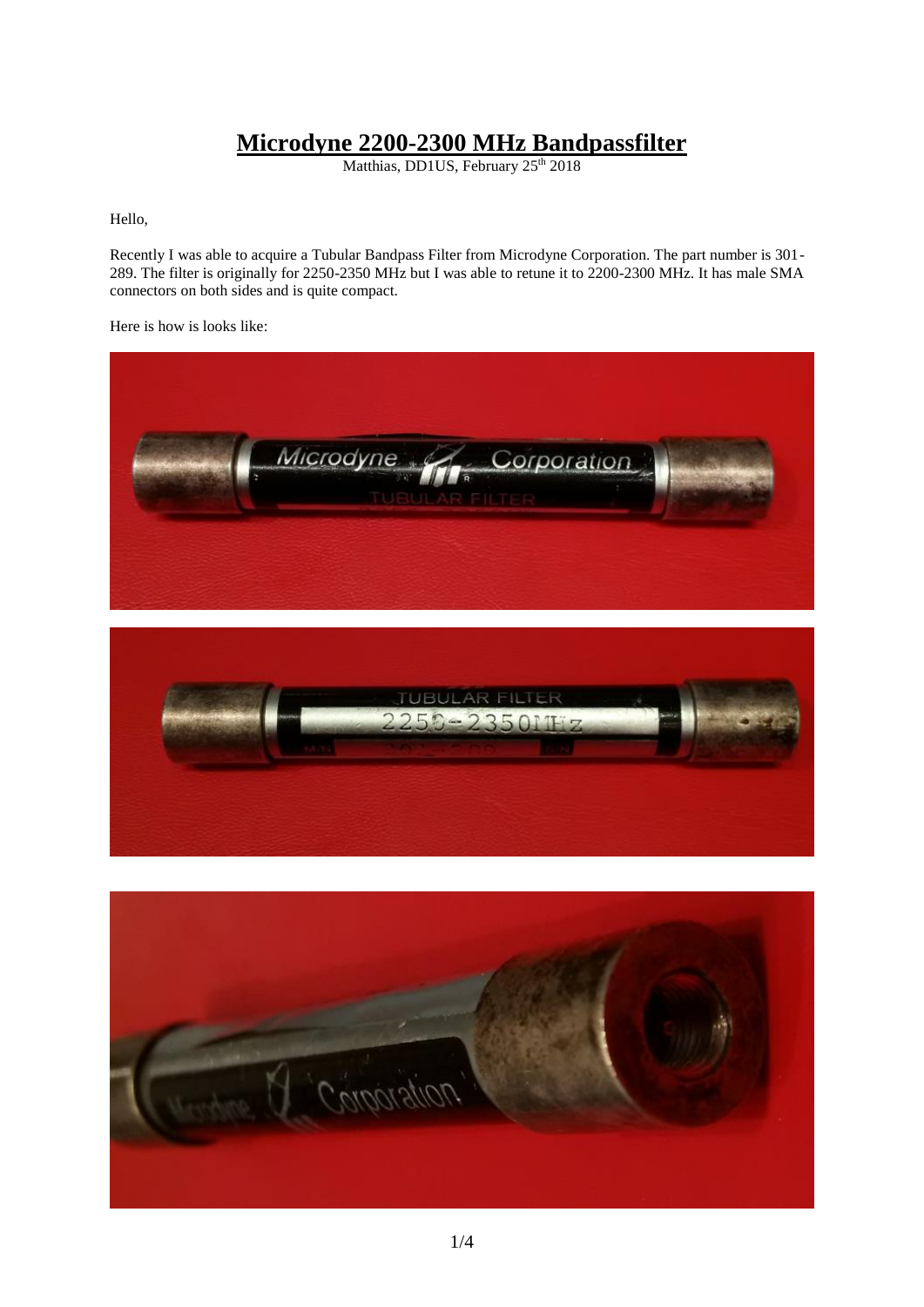There are cavities in the tube which are covered with a self-adhesive cupper tape.



After removing the tape the cavities are becoming visible and also the windings of the filter structure. By carefully moving the windings in the 5 cavities the filter can be retuned.







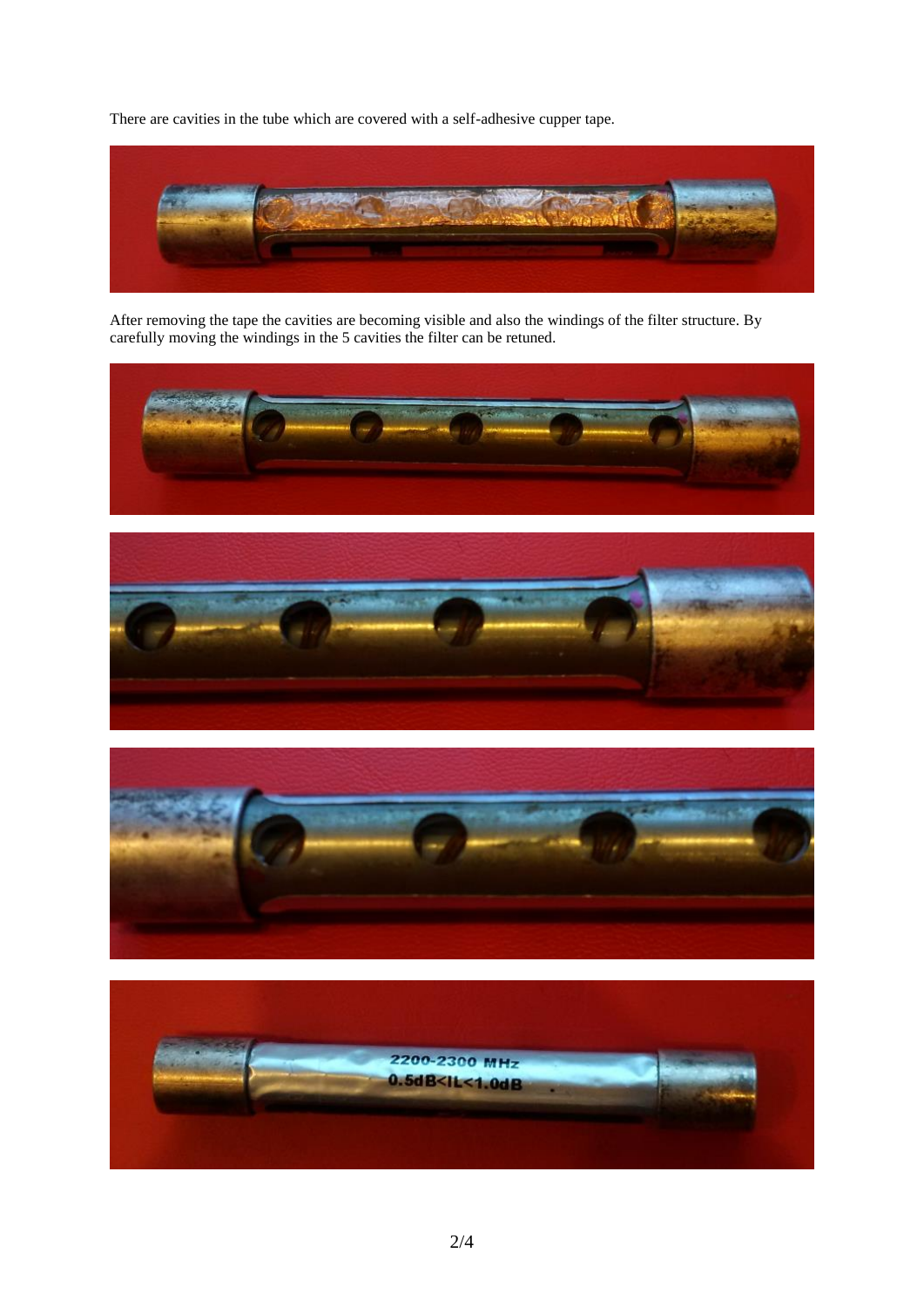

Here is the transfer characteristic after retuning the filter, measured from 800 MHz to 3000 MHz with a horizontal scaling of 220 MHz/div and a vertical scaling of 10dB/div:

The markers are at 2200Mhz, 2250 MHz and 2300 MHz. The attenuation at 1.9 GHz is approx. 45dB, at 2.1 GHz approx. 25 dB, at 2.4 GHz approx. 27dB and at 2.6 GHz approx. 40dB.